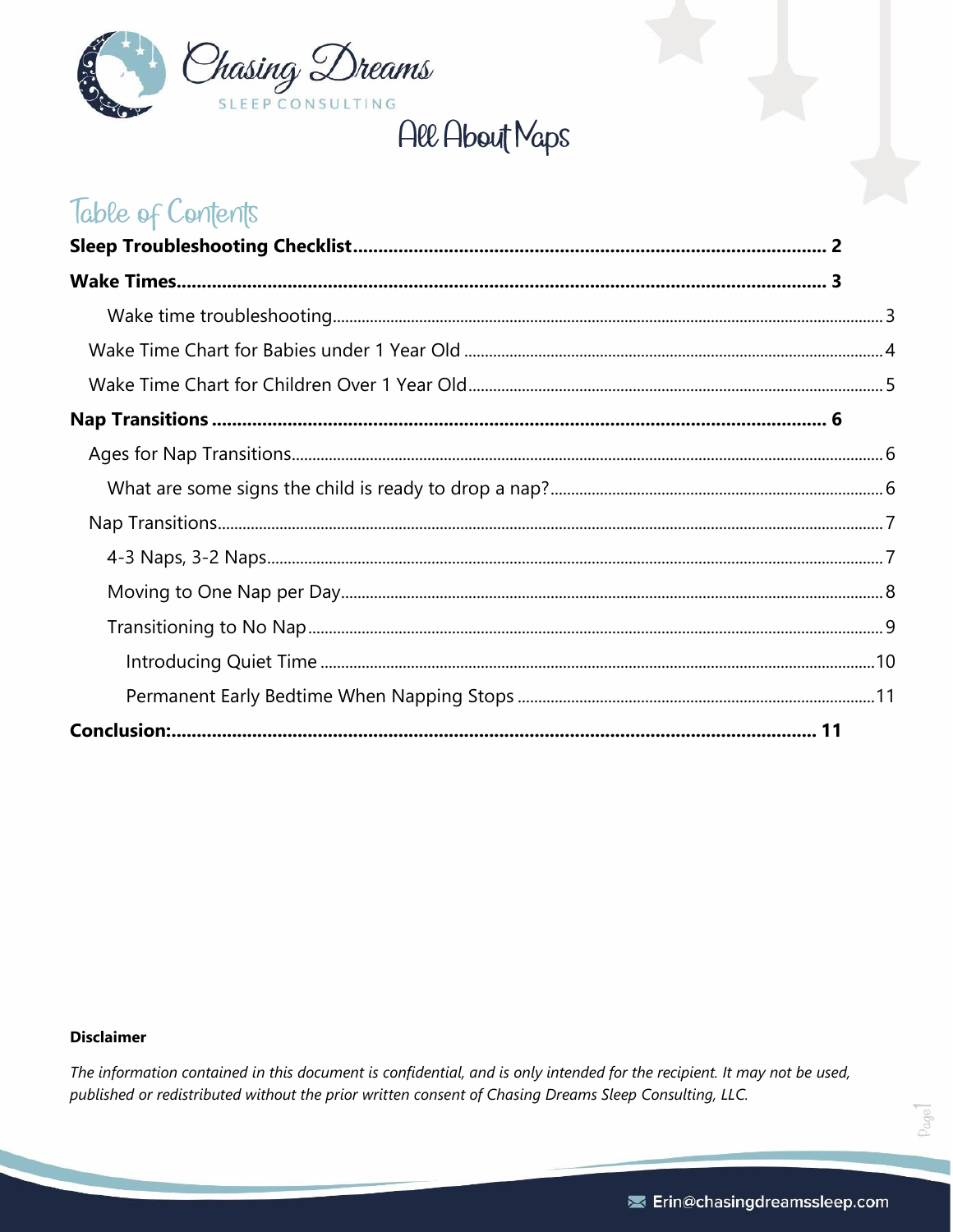

# **Sleep Troubleshooting Checklist**

For Night Sleep and Napping Obstacles

### <span id="page-1-0"></span>**1. Check Resource Guide**

The Resource Guide you received at Graduation will help you continue on your child's sleep journey. Each document is geared towards a different topic, and will help set you up for success.

### **2. Check Bedtime**

Everything starts at bedtime! If your child isn't falling asleep independently at bedtime from wide awake, they will not have truly independent sleep skills, which often leads to night waking's, early wake ups, trouble falling asleep for naps, short naps as well as skipped naps.

- **Bedtime Routine**: Feed (if given) must be the first step of the routine. This is crucial! o Feed, Bath, PJs, Book, Song, Hug & Kiss, into bed Wide Awake.
- **Drowsiness** Child must go into bed wide awake, to fall asleep on their own, without the use of a sleep prop.

### **3. Developmental**

When your child is working on a new skill, it may disrupt their sleep. Children often have a hard time "shutting off" their desire to master the new skill, even in their sleep. Be sure to allow your child adequate time during wake time periods to practice their new skill.

• Rolling, Sitting and Standing are 3 skills that are often quite frustrating in relation to sleep, as your child will get into these positions and physically get stuck, unable to roll back, or get back down. It's important to have lots of practice rolling all directions, or going from sitting/standing to laying down daily. In the beginning, you will need to help your child if they are truly stuck. With practice, often this skill improves about a week later. Once they have become more skilled and can roll or lay back down from sitting/standing, you will leave them when they are in their crib, and allow them to adjust their position themselves.

### **4. Schedule**

An age-appropriate schedule is key for healthy sleep. An overtired or under tired child will struggle to sleep, may have short naps, night waking's and/or early wake ups. Check out this nap guide for more information.

### **5. Health**

If your little one isn't feeling their best, it may affect their sleep. Is your child sick, signs of an ear infection, teething, or working on a new tooth? Check the Illness & Teething Document for more information on this topic.

### **6. Toddlers**

Sleep obstacles and boundary pushing often go hand in hand. Firm up any boundaries, to help your little one sleep better. Ensure your child is respecting the clock daily, this is not an option.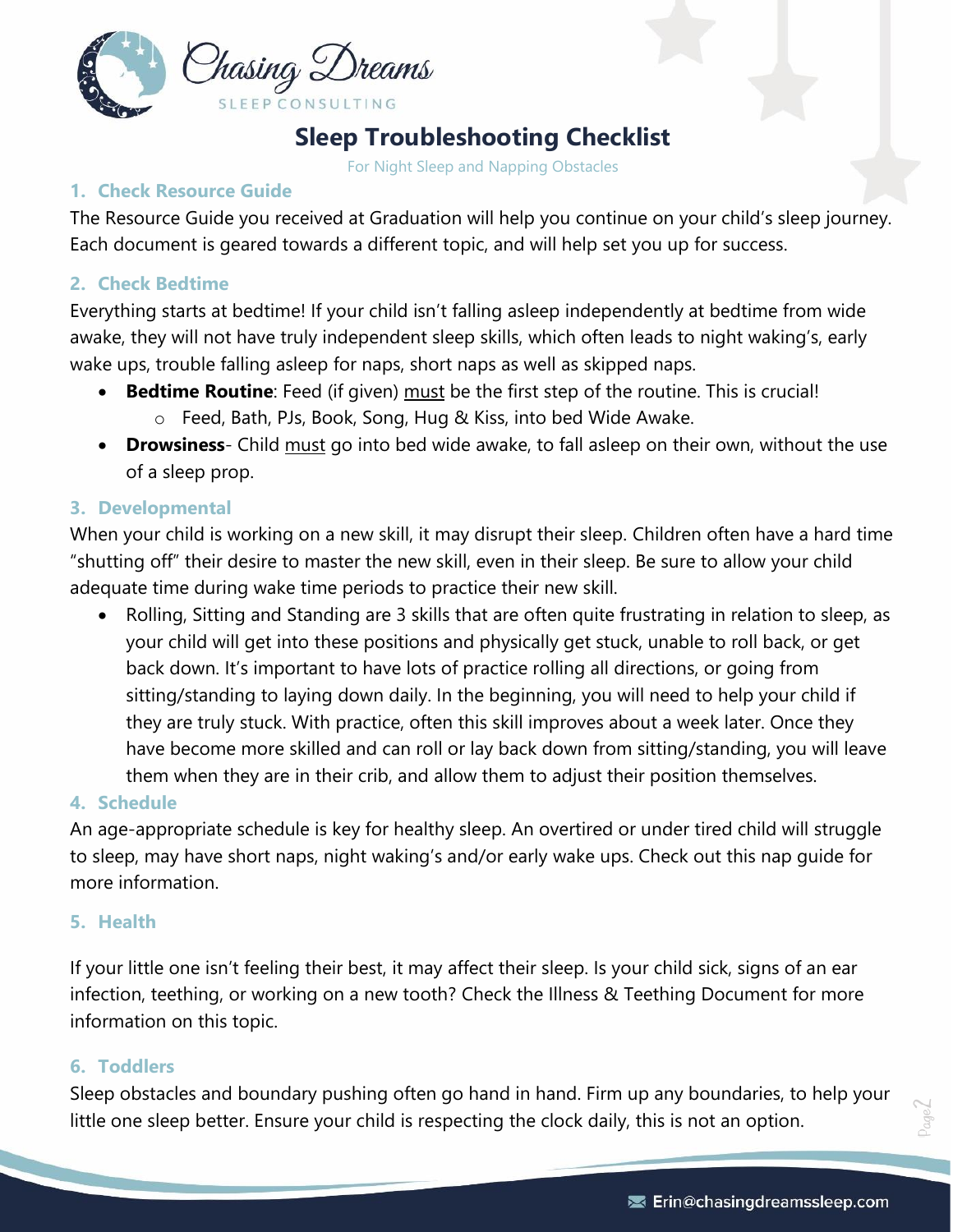

# Wake Times

<span id="page-2-0"></span>Babies tend to do best when they follow wake times to avoid over or undertired, and maximize the opportunity to sleep. These wake times are averages for the age, but do tend to work well for many babies. Once they are settled onto one nap, they can go "By the Clock", which will be based off of an age-appropriate schedule.

- If a child is overtired or undertired, it will make sleep much more difficult, and can cause problems such as fighting sleep, night waking's, night terrors (when overtired), and early wake up.
- As a baby, wake times increase about monthly until the child settles onto one nap. Things will remain pretty constant at that point, with small changes periodically.
- <span id="page-2-1"></span>• Most children need naps until about 3-4 years old. If they are fighting naps or skipping naps earlier to 3 years old, stay consistent and the child should get back to napping. Sometimes fighting of a nap can indicate the need for a schedule adjustment.



## **Wake time troubleshooting**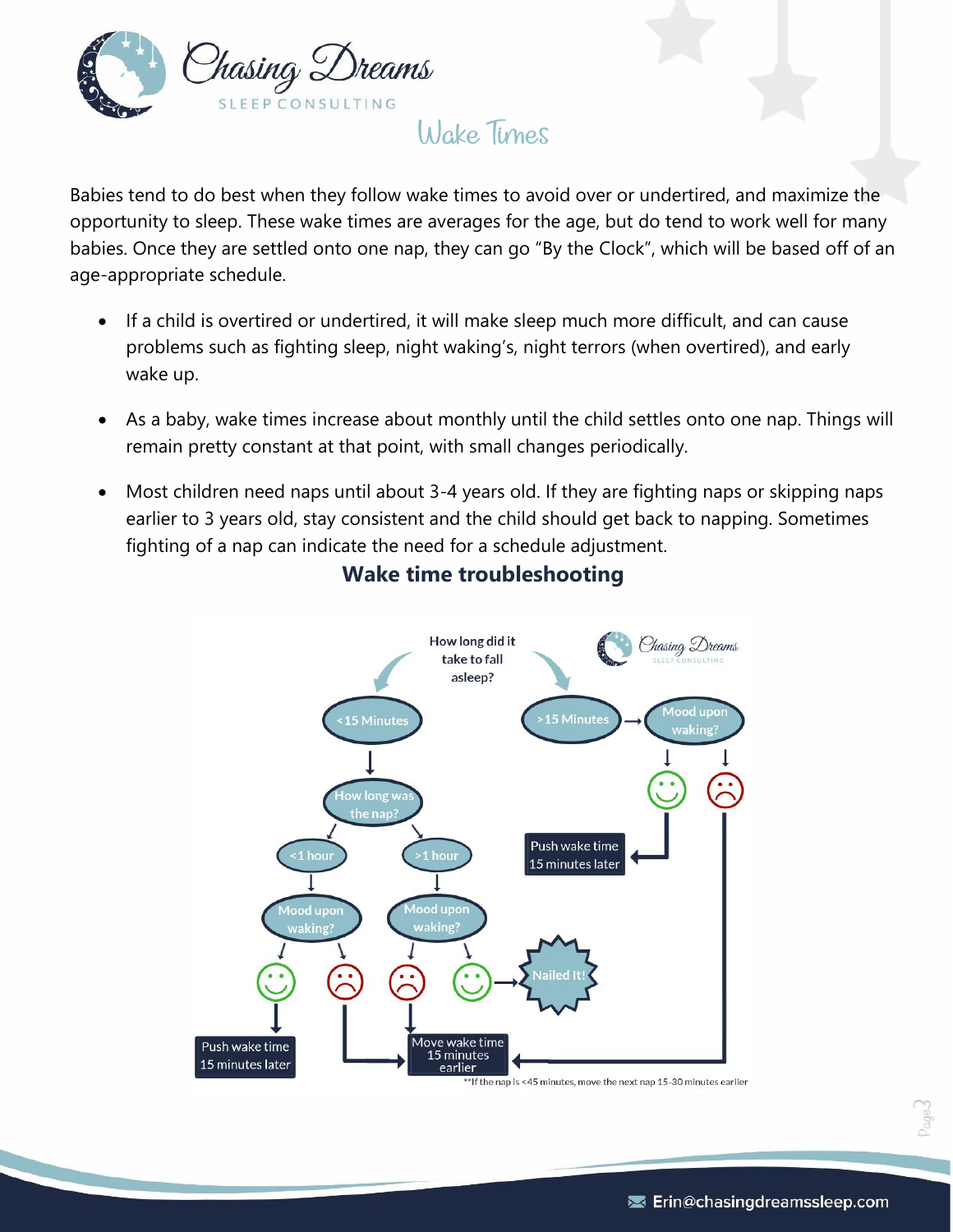

# **Wake Time Chart for Babies under 1 Year Old**

<span id="page-3-0"></span>

|                                            | <b>How to read Wake Times</b><br>Each slash represents a nap<br>Time Before 1st Nap<br>Time Before Bed<br>$\rightarrow$ 2.5 / 3 / 3.5 $\leftarrow$<br><b>Time Between Naps</b> |                                              | Child should be asleep at the end of the wake time.<br>Put down 10-15 minutes prior to allow time to fall asleep.<br><b>TWT=Total Wake Time</b> |  |
|--------------------------------------------|--------------------------------------------------------------------------------------------------------------------------------------------------------------------------------|----------------------------------------------|-------------------------------------------------------------------------------------------------------------------------------------------------|--|
| Age                                        | Wake times**                                                                                                                                                                   | # Of Naps                                    | <b>Total Sleep Needs</b>                                                                                                                        |  |
| 0-6 Weeks                                  | Up to 45 minutes                                                                                                                                                               |                                              |                                                                                                                                                 |  |
| 6-9 Weeks                                  | 45-60 minutes                                                                                                                                                                  |                                              | <b>16-20 Hours</b><br><b>Total</b>                                                                                                              |  |
| 10-12 Weeks                                | 1-1.25 hours                                                                                                                                                                   | $4 - 5$                                      |                                                                                                                                                 |  |
| 3 Months                                   | 1.25-1.5 hours                                                                                                                                                                 | $\overline{\mathcal{A}}$                     | 15.5-18 hours total                                                                                                                             |  |
| 3-4 Months                                 | 1.5/1.5/1.75/1.5/1.25                                                                                                                                                          | $4 - 3$                                      | 11-12 hours at night<br>4-5 hours in naps                                                                                                       |  |
| 4 Months                                   | 2/2.25/2.25/2.25<br>TWT= $8.5-9$ hours                                                                                                                                         | 3                                            | 15-15.5 hours total<br>11-12 hours at night<br>3.5-4.5 hours in naps                                                                            |  |
| 5 Months                                   | 2/2.25/2.25/2.5<br><b>TWT=8.75-9 hours</b>                                                                                                                                     | 3                                            | 15 hours total<br>11-12 hours at night<br>3-4 hours in naps                                                                                     |  |
| 6 Months                                   | 2/2.5/2.5/2.5<br><b>TWT=9.5-10 hours</b>                                                                                                                                       | 3                                            | 14-14.5 hours total<br>11-12 hours at night<br>2.5-3.5 hours in naps                                                                            |  |
| 7-8 Months<br>(starting 3-2<br>Transition) | 2.5/3/3.5<br>TWT 9-10 hours                                                                                                                                                    | $3 - 2$<br>Transition                        | 14-15 hours total<br>11-12 hours at night<br>2.5-3 hours in naps                                                                                |  |
| 7-8 Months<br>(Settled on 2<br>Naps)       | 3/3.25/3.5<br><b>TWT 9.5-10 hours</b>                                                                                                                                          | 2                                            | 14-14.5 hours total<br>11-12 hours at night<br>2.5-3 hours in naps                                                                              |  |
| 9 Months                                   | $3 - 3.25 / 3.5 / 3.5$<br><b>TWT 10-10.5 hours</b>                                                                                                                             | $\overline{2}$                               | 13.5-14 hours total                                                                                                                             |  |
| 10 Months                                  | 3.25/3.5/3.5<br><b>TWT 10-10.5 hours</b>                                                                                                                                       | $\overline{2}$                               | 11-12 hours at night<br>2-3 hours in naps                                                                                                       |  |
| 11 Months                                  | 3.25/3.5/3.75<br><b>TWT 10-10.5 hours</b>                                                                                                                                      | $\overline{2}$                               |                                                                                                                                                 |  |
|                                            |                                                                                                                                                                                | <b>All Services</b><br>$\alpha$<br>$\bigcap$ |                                                                                                                                                 |  |

Erin@chasingdreamssleep.com



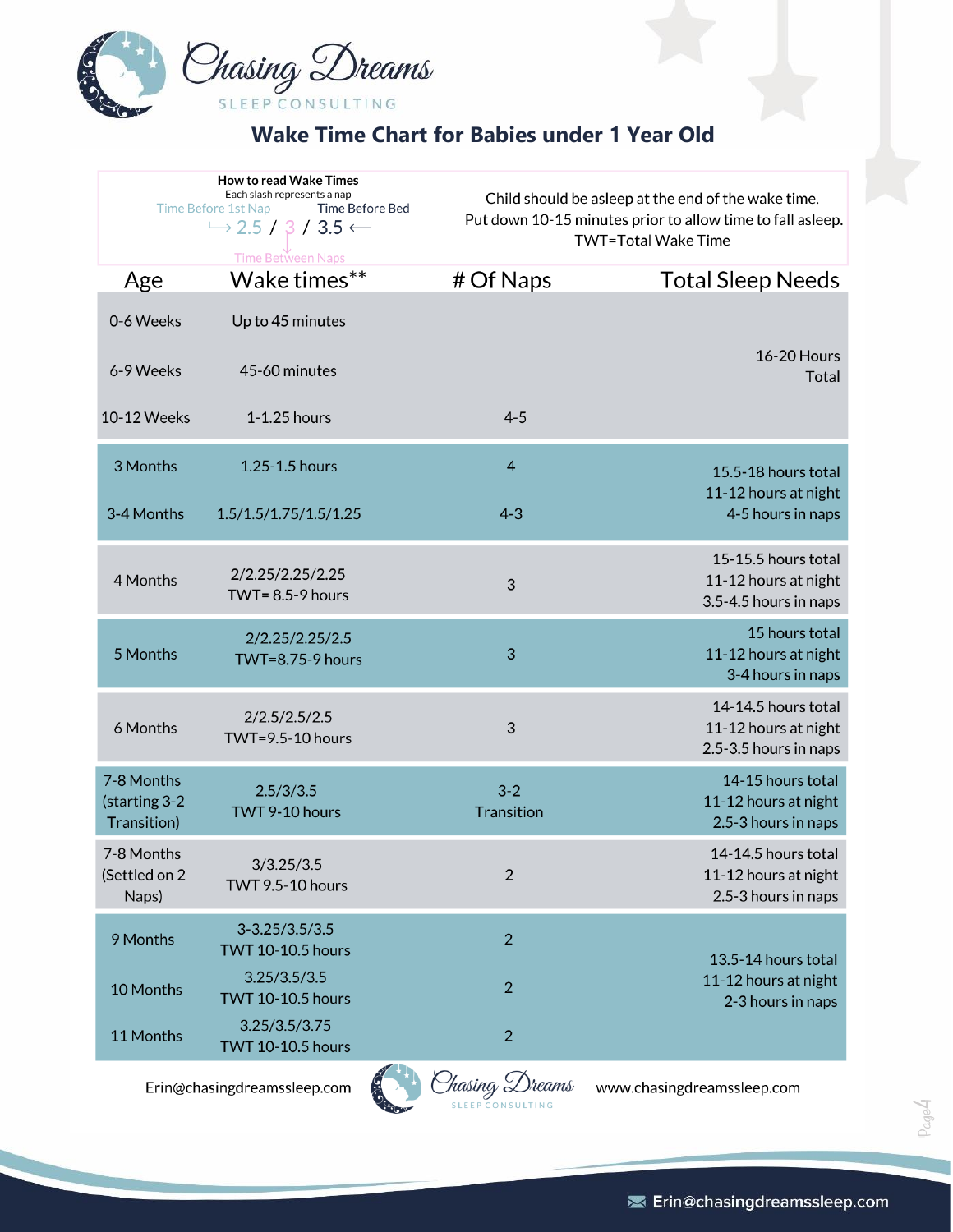

**Wake Time Chart for Children Over 1 Year Old**

<span id="page-4-0"></span>

| Age                                                                     | <b>Wake times</b>                                                                                                                                          | # Of Naps                               | <b>Total Sleep Needs</b>                                             |
|-------------------------------------------------------------------------|------------------------------------------------------------------------------------------------------------------------------------------------------------|-----------------------------------------|----------------------------------------------------------------------|
| 12-15 Months<br>(on 2 naps)<br>12-15 Months<br>(starting<br>transition) | $3.25/3.5 - 4/3.5 - 4$<br>TWT 10-11 hours<br>4/6 (start), slowly push it out<br>4.5/5.5 then 5/5 work up to 5/5-5.5<br>TWT 10-11 hours                     | $\overline{2}$<br>$2 - 1$<br>transition | 13-14 hours total<br>11-12 hours at night<br>2-3 hours in naps       |
| 12-18 Months<br>(Settled on 1<br>nap)                                   | $5 - 5.5 / 5 - 5.5$<br><b>TWT 10-10.5 hours</b><br>*Once settled, you can base your "By the<br>Clock" Schedule off these wake times<br>and stay consistent | $\mathbf{1}$                            | 13-13.5 hours total<br>11-12 hours at night<br>1.5-2.5 hours in naps |
| 18 Months                                                               | $5.5 - 6/5.5$<br><b>TWT= 11-12 hours</b>                                                                                                                   | $\mathbf{1}$                            | 12-13 hours total<br>11-12 hours at night<br>1.5-2 hours in naps     |
| 2 Years                                                                 | $6/5 - 5.5$<br>TWT= $11-12$ hours                                                                                                                          | $\mathbf{1}$                            | 12-13 hours total<br>11-12 hours at night<br>1.5-2 hours in naps     |
| 3-4 Years                                                               | start dropping nap                                                                                                                                         | $1-0$                                   | 11-13 hours total                                                    |
| 4-5 Years                                                               |                                                                                                                                                            |                                         | 10-12 hours total                                                    |
| 6-13 Years                                                              |                                                                                                                                                            |                                         | 9-11 hours total                                                     |
| <b>14-17 Years</b>                                                      |                                                                                                                                                            |                                         | 8-10 hours total                                                     |
|                                                                         | Erin@chasingdreamssleep.com                                                                                                                                | Iasing Dreams                           | www.chasingdreamssleep.com                                           |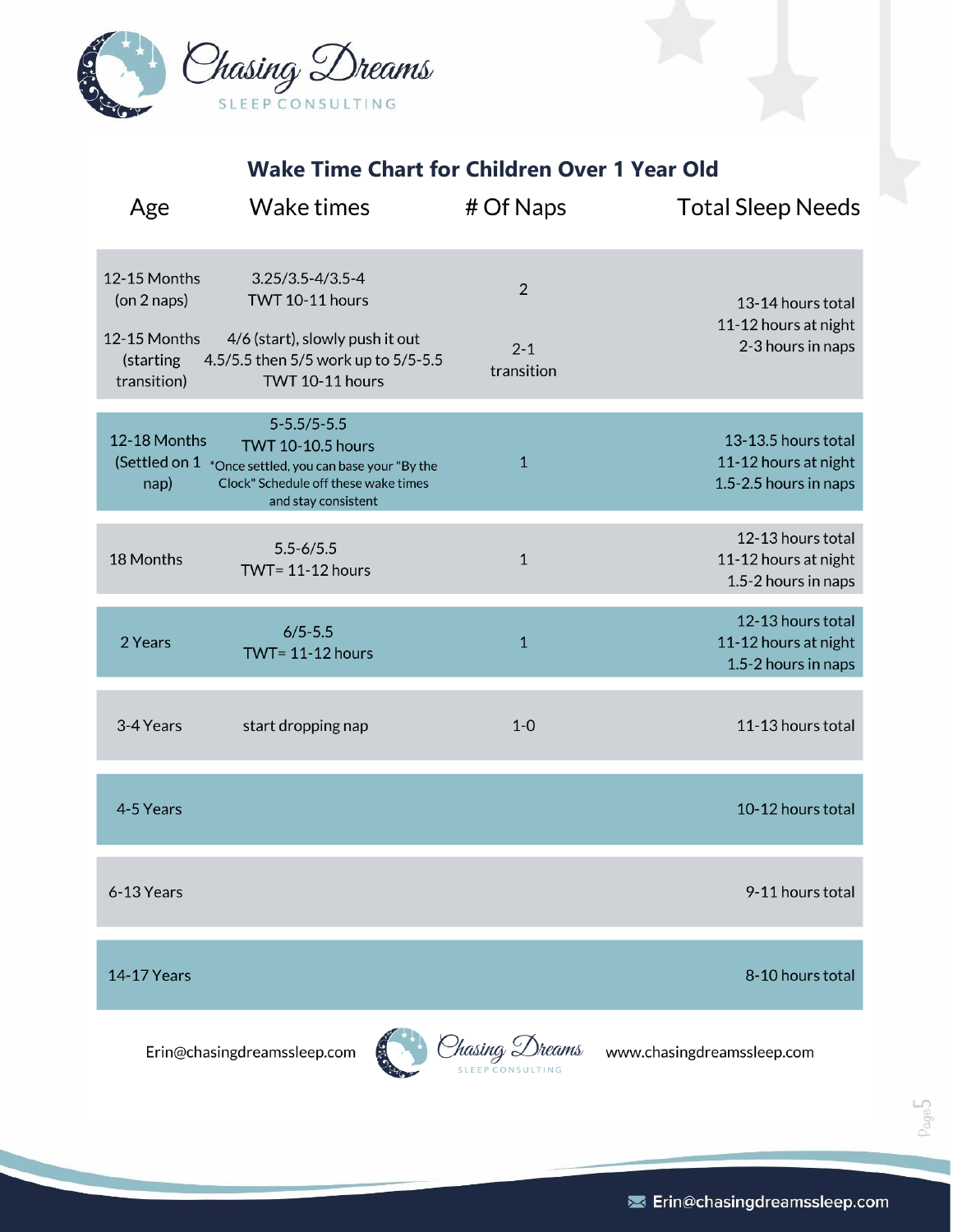

**Map Transitions** 

### <span id="page-5-1"></span><span id="page-5-0"></span>**Ages for Nap Transitions**

Nap transitions take pace, on average at:

- 3-4 months old, drop down to 3 naps.
- 6-9 months old, drop down to 2 naps.
- 12-15 months old (some as late as 18 months), drop down to 1 nap\*\*
- 3-4 years old, start a transition to 0 naps.

\*\***11 Month Nap Regression**- there is a nap regression at 11 months. Many children will fight and/or skip the second nap. To help your baby, stay consistent offering the nap, ensure you are using an age-appropriate schedule, and most children will resume two naps. Most babies are not ready for 1 nap quite yet. There is a lot happening developmentally right now that may interfere with napping. Moving to 1 nap too early will likely cause more sleep issues including night waking's, early morning waking's, and/or a short nap… and of course, a cranky baby.

### **What are some signs the child is ready to drop a nap?**

<span id="page-5-2"></span>If things had been going well, and the baby was on an age-appropriate schedule, you may start seeing some signs of baby being ready to drop a nap at the ages listed above. You want to make sure you see these signs consistently for 1-2 full weeks before considering dropping a nap. A nap transition can often be a long process, it'll take time for your child to adjust to one less nap, much longer wake times, and adjusting his/her circadian rhythm. If your child wasn't already on an ageappropriate schedule, start there, then see if you are still seeing signs of being time to drop a nap.

### **Signs of being ready to drop a nap:**

- Struggling to fall asleep for nap
- Once asleep, nap may be short
- Skipping the last nap of the day (on occasion, it's another nap that's skipped)
- Struggling to fall asleep at bedtime
- Abnormal night waking's, which may be long.
- Early waking in the morning.

If your child is skipping the last nap, move bedtime earlier. If this continues happening for 1-2 weeks, then it's time to adjust the schedule so the baby is on a more even, age-appropriate schedule for the reduced number of naps.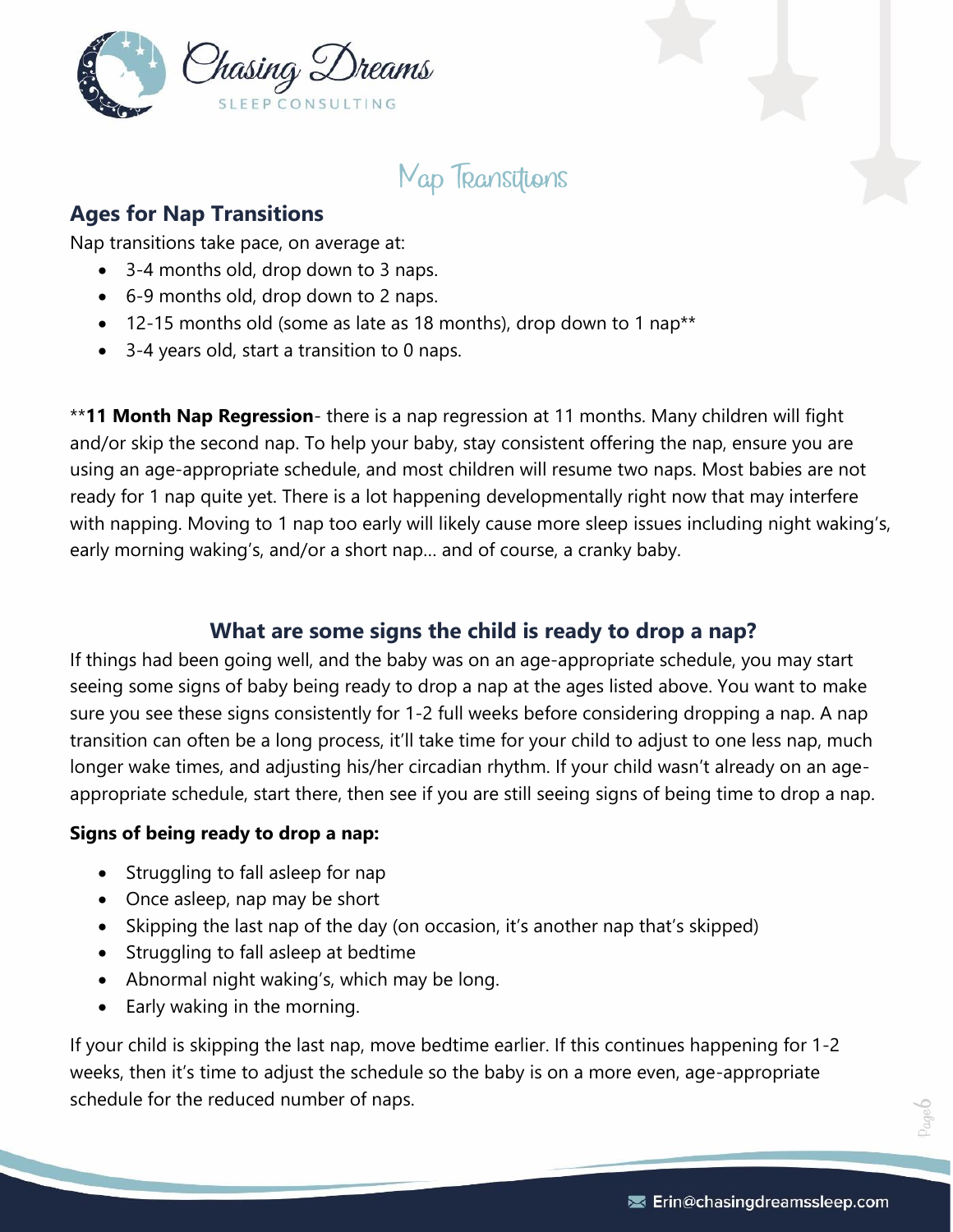<span id="page-6-0"></span>

## **Nap Transitions**

# **4-3 Naps, 3-2 Naps**

### <span id="page-6-1"></span>**Steps:**

1. Push naptime 15 minutes later a day, for 3 days.

### Example: If nap was 9 am, go to 9:15am for 3 days.

- 2. Continue pushing naptime 15 minutes later every 3 days, until desired nap time is achieved.
- 3. You may need to use the cat nap to get through until bedtime.
	- If nap length decreases, a last cat nap in the crib, car or stroller can be used *if needed* temporarily to take the edge off before bedtime.
	- This is meant to be just a short catnap of 15-20 minutes.
	- The longer we have an extra nap, the longer it will take baby to adjust to less naps.
- 4. Moving bedtime earlier by 30 minutes for two weeks can help with the gap in time and prevent overtiredness. Even though it may seem far too early for bed, it is only for two weeks to help get through this transition.

#### **Tips:**

- For some children, dropping a nap instantly improves nap length. For some children it decreases nap length temporarily in the beginning due to overtiredness.
- You will likely notice your baby still appears tired at the usual naptime, so you will have to distract them a bit to get them to the desired nap time. This is a great time for a small snack if needed, taking outside to play, playing with water, or anything exciting. Do not take a ride in the car or walk in the stroller if this will cause your baby to fall asleep.
- Remember it takes the body 4-6 weeks to fully adjust to a significant change in sleep patterns, so don't expect your child to adjust immediately. If it seems that naps are getting shorter or more difficult, please stick with your plan even though your baby may seem a little cranky. Remember to use the last catnap and/or an earlier bedtime to get through the transition.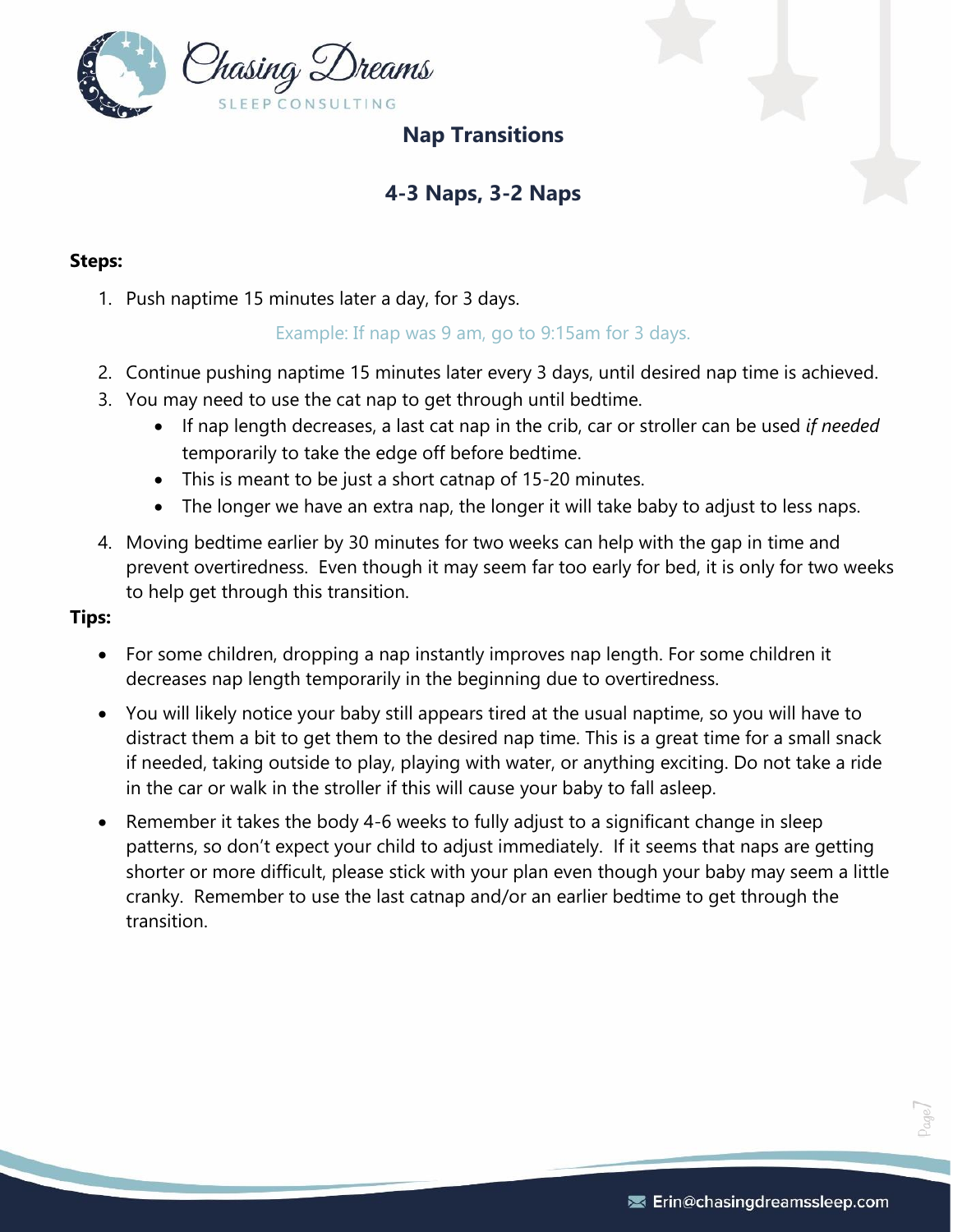

# **Moving to One Nap per Day**

<span id="page-7-0"></span>Is your little one only taking one nap a day, three or four times a week? Has that been the behavior for at least two weeks? If so, it might be time to get switch from two naps to one.

This is going to be a wonderful stretch for you and your little one, because they're about to start taking a two or even three-hour nap right in the middle of the afternoon. They'll be thoroughly rested from the time they get up until they go to bed, and you'll have a big chunk of time to do... anything you want! Get some work done, call a friend, or take a nap of your own!

### **Steps:**

1. Push naptime 30 minutes later a day, for 3 days.

### Example: If nap was 10:30am, go to 11:00am for 3 days.

- 2. Continue pushing naptime 30 minutes later every 3 days, until desired nap time is achieved. (5-5.5 hours of wake time)
- 3. You may need to use the cat nap to get through until bedtime.
	- If nap length decreases, a last cat nap in the crib, car or stroller can be used *if needed* temporarily to take the edge off before bedtime.
	- This is meant to be just a short catnap of 15-20 minutes.
	- The longer we have an extra nap, the longer it will take baby to adjust to less naps.
- 4. Moving bedtime earlier by 30 minutes for two weeks can help with the gap in time and prevent overtiredness. Even though it may seem far too early for bed, it is only for two weeks to help get through this transition.

### **Tips:**

- For some children, dropping a nap instantly improves nap length. For some children it decreases nap length temporarily in the beginning due to over-tiredness.
- You will likely notice your baby still appears tired at the usual naptime, so you will have to distract them a bit to get them to the desired nap time. This is a great time for a small snack with natural sugars if needed, taking outside to play, playing with water, or anything exciting.
- Do not take a ride in the car or walk in the stroller if this will cause a nap. Once you have made the decision to go to one nap, try not to waver back and forth between 2 & 1 naps, it'll just prolong the process.
- Remember it takes the body 4-6 weeks to fully adjust to a significant change in sleep patterns, so don't expect your child to adjust immediately. If it seems that naps are getting shorter or more difficult, please stick with your plan even though your baby may seem a little cranky. Remember to use the last catnap and/or an earlier bedtime to get through the transition.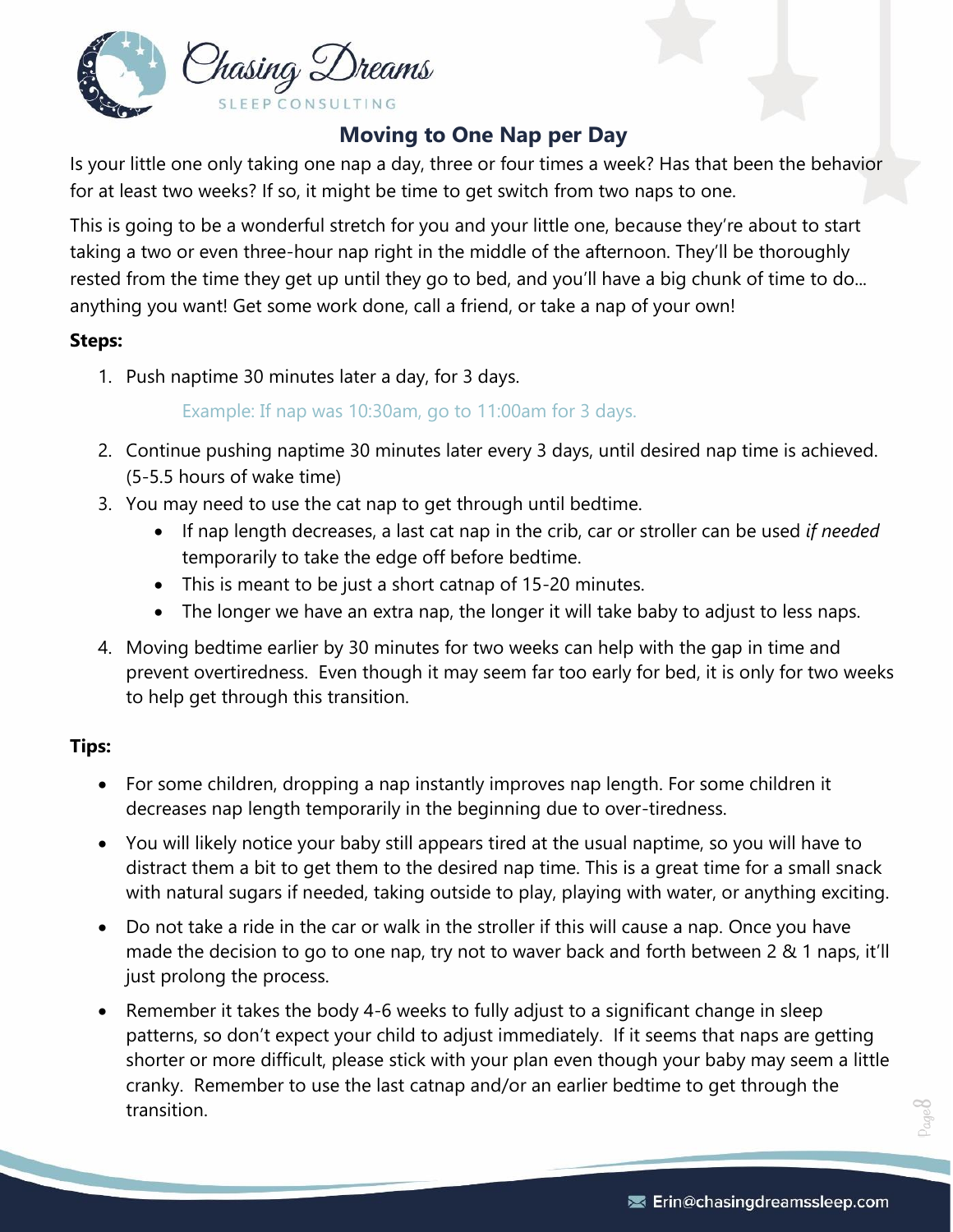

# **Transitioning to No Nap**

<span id="page-8-0"></span>This is often a sad transition for mom. To lose that break in the day can be hard to imagine. This transition often happens between 3-4 years old. If baby is much younger than that, he/she is likely not ready. If you need help, feel free to reach out and we can assess what's going on, and see if we can get your child back onto a normal sleep regiment. Their bodies need the sleep!!!

At this age, children need 11-13 hours of total sleep. A common sleep issue you may see at this age is that when the child does nap, it takes *forever* to fall asleep at bedtime. Start by capping the nap to 1-1.5 hours MAX. If the child is napping longer than this, reduce nap in 15-minute increments down to 1 hour, to see if the child can continue napping or if it is causing night issues. Night sleep is more restorative than daytime sleep, so we don't want to significantly reduce nights to allow for a long nap. The purpose of the nap is to help the child refresh and be able to make it through the day.

This transition may be a very slow transition. Once you find the best schedule for your child and capping the nap as needed, you may find that the child skips a nap periodically. This may become more frequent, and may skip once per week, then twice a week for a while, and slowly reach the point that the child doesn't nap at all. This may take a number of months until your kiddo weans out the nap.

Or, you may see it being a faster process. You may experience the nap being a huge obstacle to your child's night time sleep, so you have to drop the nap, and move bedtime earlier to compensate.

In this case, it will likely take at least 6 weeks for your child to acclimate to no nap.

### *Be aware- this transition is likely going to be met with a LOT of moodiness.*

Please make sure bedtime is early enough, to allow for all of her sleep needs being met!! I suggest starting with 12-13 hours of night sleep as you are starting the transition, if you aren't sure how much sleep your child needs.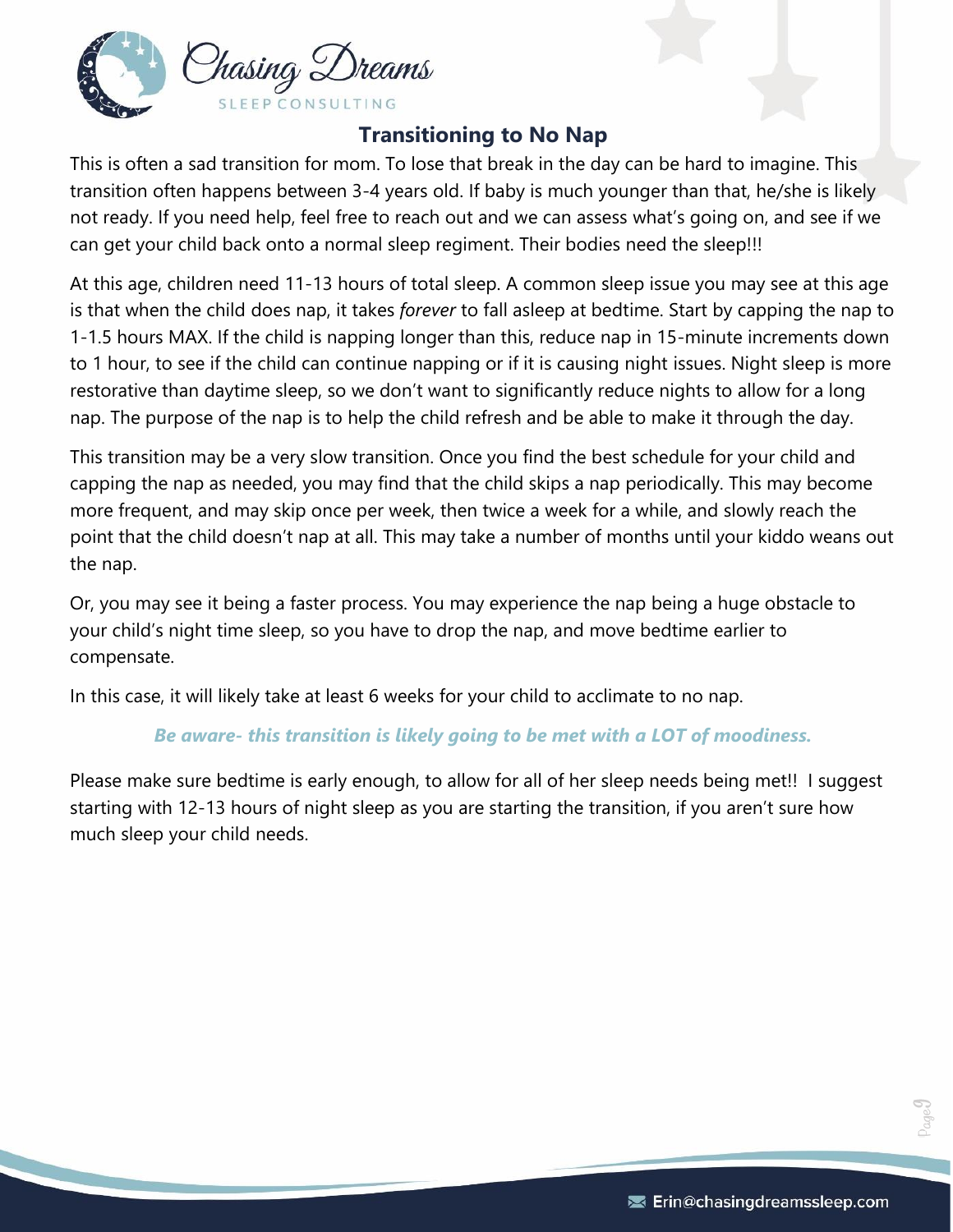

# **Introducing Quiet Time**

<span id="page-9-0"></span>There are two methods for Quiet Time. One, is really more of a nap attempt. It is used in the beginning stages for a child that may or may not nap, that you are really hoping that you child falls asleep, but he's refusing. This will be treated as any nap, and told he has to lay in his bed quietly until the clock lights up (or you come get him). There will be no toys, books or other distractions, as your goal here is for sleep to happen. Distractions will do just that…distract and stimulate, instead of encouraging sleep. A child will almost always choose a fun and exciting toy, over boring sleep. Tell him it's okay if he doesn't sleep, he just needs to rest in bed. If he doesn't nap, ensure bedtime is at least an hour earlier- compensating for the lost nap sleep.

The second way is more of a true Quiet Time, where the child is not supposed to sleep. In this case, allow your munchkin to choose a couple of QUIET toys, especially if there is a napping sibling around! You may have special toys he always uses for quiet time, or he can choose a couple before he goes into his room each day. I suggest not using electronics, and ensure this is an independent activity, so you can both have some down time. Making this quiet time period a non-negotiable will ensure the child gets the down time he/she needs each day. Set the clock to light up at the time he's allowed to come out, or come in get him after an hour. I like having a visual way for them to tell when it's over, so they don't need to come out and ask you. If you are offering quiet time and your child keeps falling asleep, offer some fun and exciting toys to keep your child engaged. Have patience, your child may be extra tired and moody as you work through this transition!

Once the hour is up, the clock will indicate they can come out of the room. If they fall asleep during Quiet Time, do not let them sleep longer than 30 minutes.

If Quiet Time is something new for your child, start with 20 minutes for the first 3 days, then 40 minutes for the next 3 days, then on Day 7, Quiet Time will be set for an hour, using the Ok to Wake Clock with preferred activity. This can be a books or quiet toys. It's a good idea to have a small basket of select toys to be used during Quiet Time only. I prefer not having screen time during this time.

**Note:** The only exception to coming out of the room before the clock says it's okay is if they need to potty. This is of course why we have them potty before entering the room; however, if they truly need the bathroom, we don't want them to have an accident, but we also don't want this to become a stall tactic or a means to get out of Quiet Time.

Learning to play independently is an important skill that can take time to develop, as most kids are not accustomed to playing independently; so, it's common for it to take some time to adjustment to quiet time.